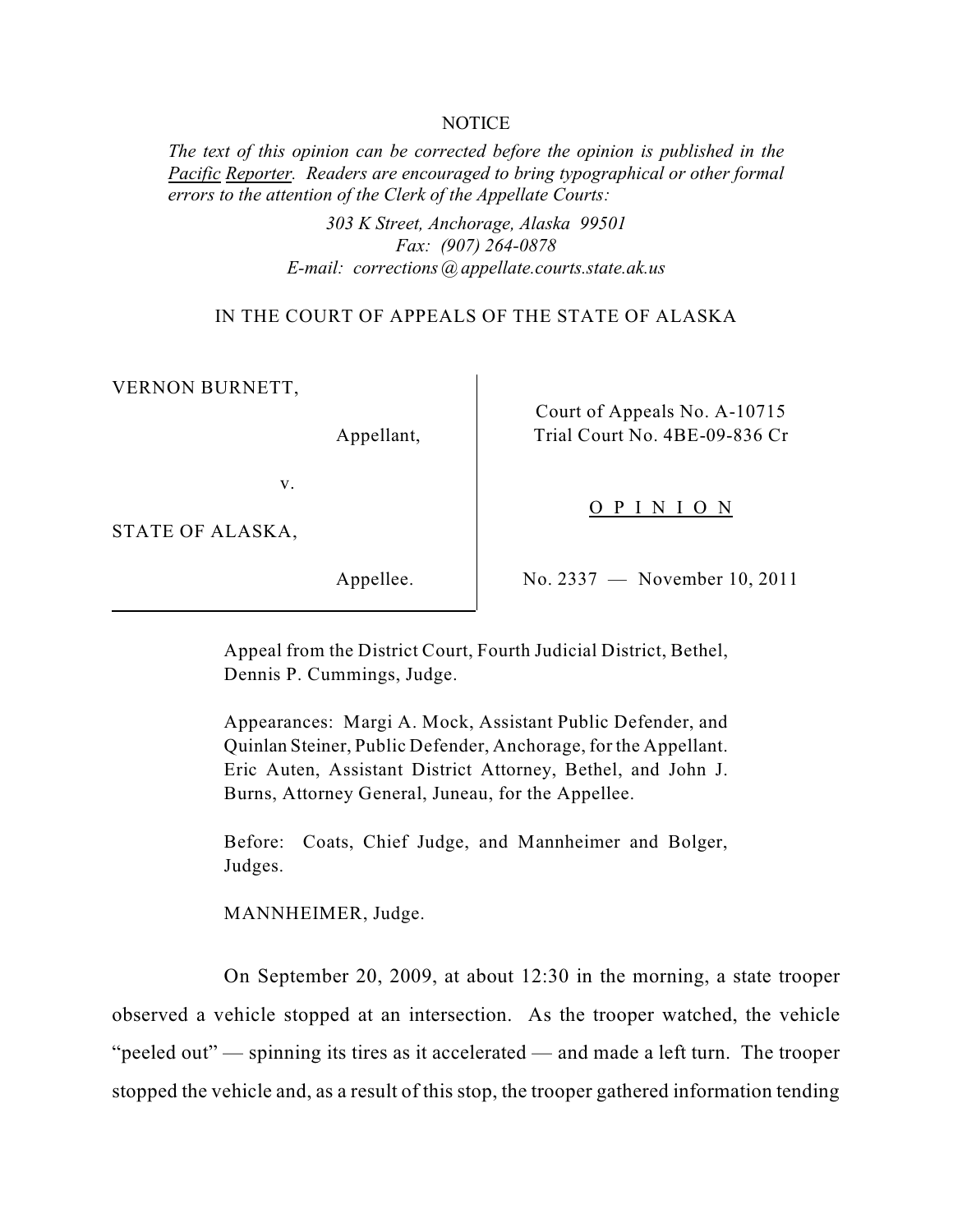to show that the operator of the vehicle, Vernon Burnett, was intoxicated. Burnett was charged with driving under the influence, and he was later convicted of this offense.

Before his trial, Burnett asked the district court to suppress all of the evidence stemming from the traffic stop, arguing that the trooper lacked reasonable suspicion to stop him. The district court denied this suppression motion. In this appeal, Burnett renews his argument that there was no valid basis for the trooper to make the traffic stop. For the reasons explained in this opinion, we conclude that the stop was not justified, and we therefore reverse Burnett's conviction.

#### *A more detailed description of the facts of this case*

On September 20, 2009, at about 12:30 a.m., Alaska State Trooper Lucas Altepeter observed a truck come to a stop at a stop-sign-controlled intersection in Bethel. After coming to a stop, the truck then "peeled out" and made a left turn. The vehicle's tires spun as it accelerated, and the tires continued to spin until the truck was one-third to one-half of the way through the intersection. Altepeter became suspicious that the driver of this truck might be intoxicated, so he initiated a traffic stop. The driver, Burnett, pulled over within a reasonable distance, with no driving errors.

When Altepeter contacted Burnett, he observed that Burnett had a strong odor of alcohol, that he had bloodshot, watery eyes, and that he stumbled a bit as he walked. Altepeter administered field sobriety tests to Burnett, as well as a portable breath test, and (based on the results of these tests) Altepeter arrested Burnett for driving under the influence. Later, Burnett submitted to a breath test at the trooper post; this breath test showed that Burnett had a blood alcohol content of .162 percent (*i.e.*, about twice the legal limit).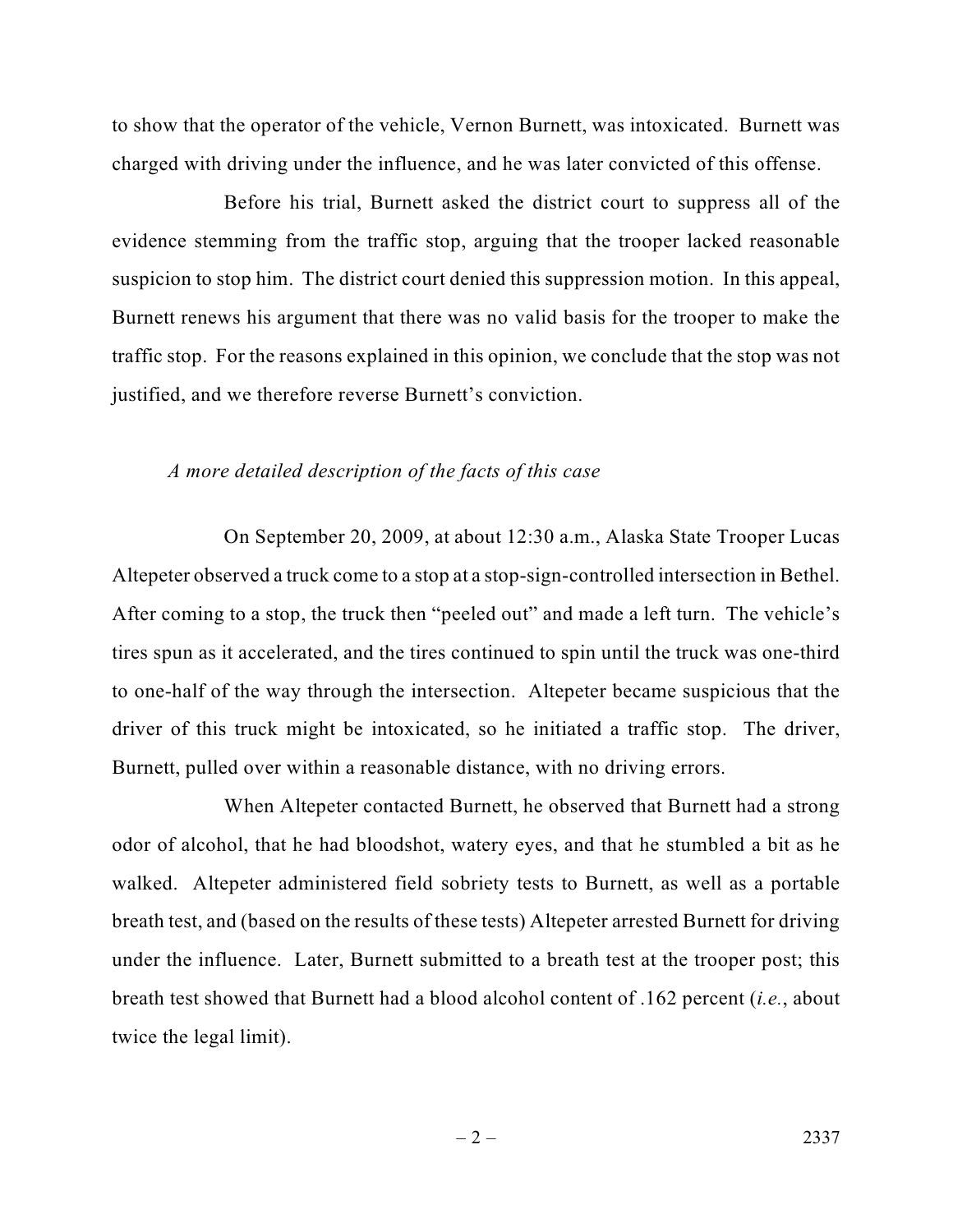Burnett was charged with misdemeanor driving under the influence. Before his trial, he moved to suppress the evidence obtained during the traffic stop, arguing that his stop was not supported by reasonable suspicion to believe he was engaged in wrongdoing.

At the evidentiary hearing on this suppression motion, Trooper Altepeter acknowledged that he did not typically stop a vehicle for losing traction and spinning its tires. He explained that he decided to stop Burnett because he had "never seen somebody accidentally lose traction and spin their tires as fast and as far as this particular vehicle did." Although there was some residual gravel on the asphalt road, Altepeter said that the road was dry and free of mud, snow, or ice. In response to questions by the court, Altepeter testified that he believed he could have issued Burnett a citation for negligent driving based on the tire-spinning alone.

At the conclusion of the hearing, the district court denied Burnett's suppression motion. In its decision, the court did not address the issue of whether the circumstances known to Trooper Altepeter provided reasonable suspicion to believe that Burnett was driving under the influence. Instead, the district court found that Altepeter had probable cause to believe that Burnett had committed the offense of negligent driving. The district court also alluded to the possibility that the traffic stop might be justified under the "community caretaker" doctrine. In his remarks, the judge declared that one role of the police is "keeping people safe, and investigating unsafe behavior, [and] forestall[ing] unsafe behavior". For this reason, the judge suggested that the trooper would be justified in stopping Burnett's vehicle "just to give [him] a safety warning". Ultimately, the district court judge combined both of these rationales in his ruling:

> *The Court*: In this case, the officer ... had probable cause or [a] reasonable belief that some action by him to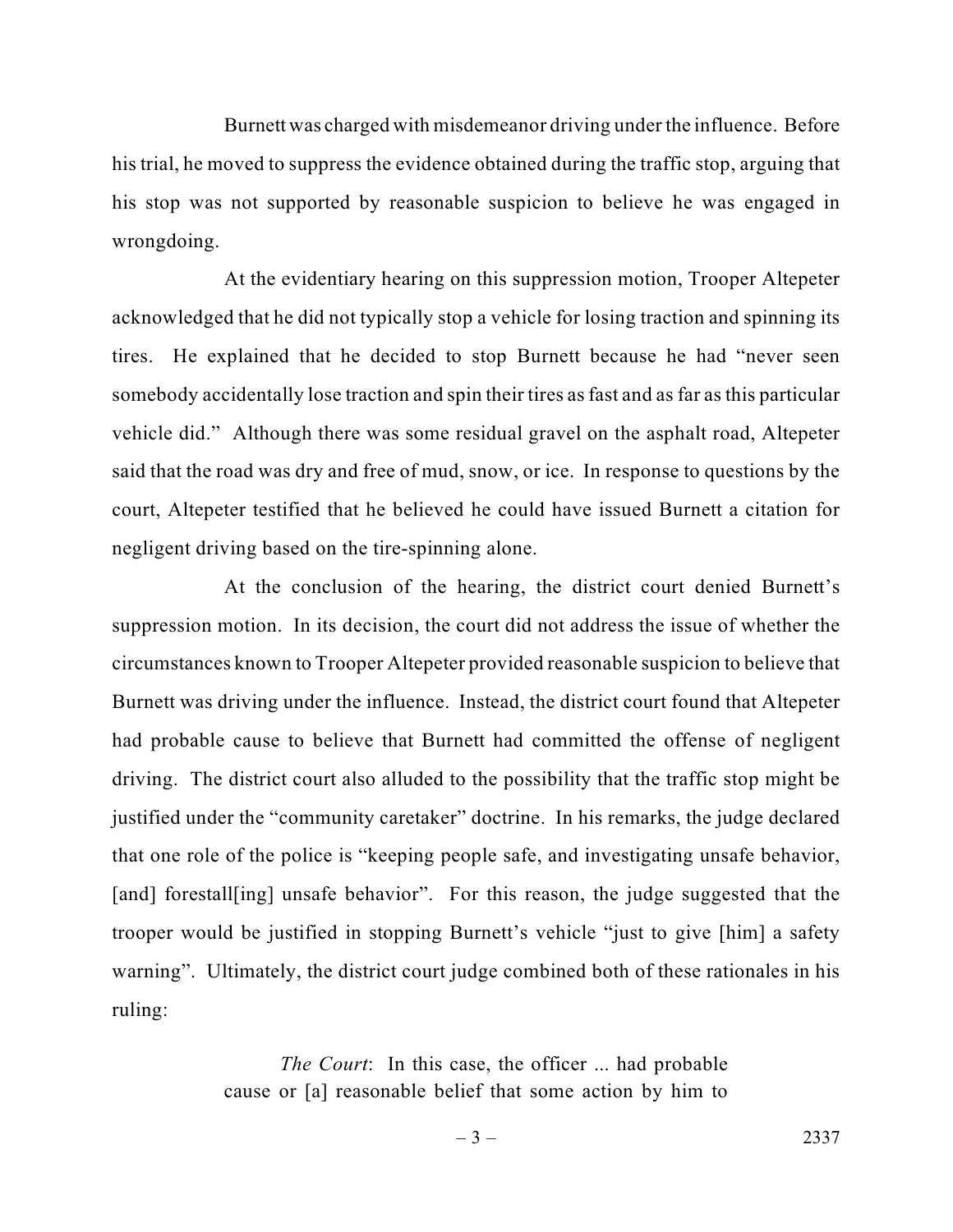contact the driver of that vehicle was called for — to draw his attention to it, to give him a warning, or, ... if he found that it was so egregious, to cite him for negligent driving.

#### *Why we reverse the district court's decision*

When the question is whether an investigative stop was supported by either probable cause or, at least, reasonable suspicion, "[t]he ultimate inquiry is whether the detaining officer, in light of all the circumstances, had a particularized and objective basis for suspecting [that] particular person ... of criminal activity."  $\frac{1}{1}$ 

Because the test is an objective one (once the underlying facts are determined), an appellate court does not defer to the trial court's determination of whether given facts do or do not provide the requisite reasonable suspicion or probable cause to support an investigative stop. Instead, we independently assess whether the facts, as found by the trial court, satisfy the objective test.  $2^2$ 

See, for instance, *Miller v. State*, 145 P.3d 627, 630 (Alaska App. 2006), where this Court independently assessed the given facts and reversed the trial court's conclusion that the stop was justified; and *Snider v. State*, 958 P.2d 1114, 1118 (Alaska App. 1998), where this Court independently assessed the given facts and upheld an investigative stop on two bases that were different from the justification offered by the officer who made the stop.

<sup>1</sup>*Miller v. State*, 145 P.3d 627, 629 (Alaska App. 2006), quoting *State v. Moran*, 667 P.2d 734, 735 (Alaska App. 1983), which, in turn, was quoting *United States v. Cortez*, 449 U.S. 411, 417-18; 101 S.Ct. 690, 695; 66 L.Ed.2d 621 (1981).

<sup>2</sup>*Chandler v. State*, 830 P.2d 789, 792 (Alaska App. 1992): "[W]hether probable cause arises from [given] facts ... is a purely legal issue as to which we make a *de novo* determination."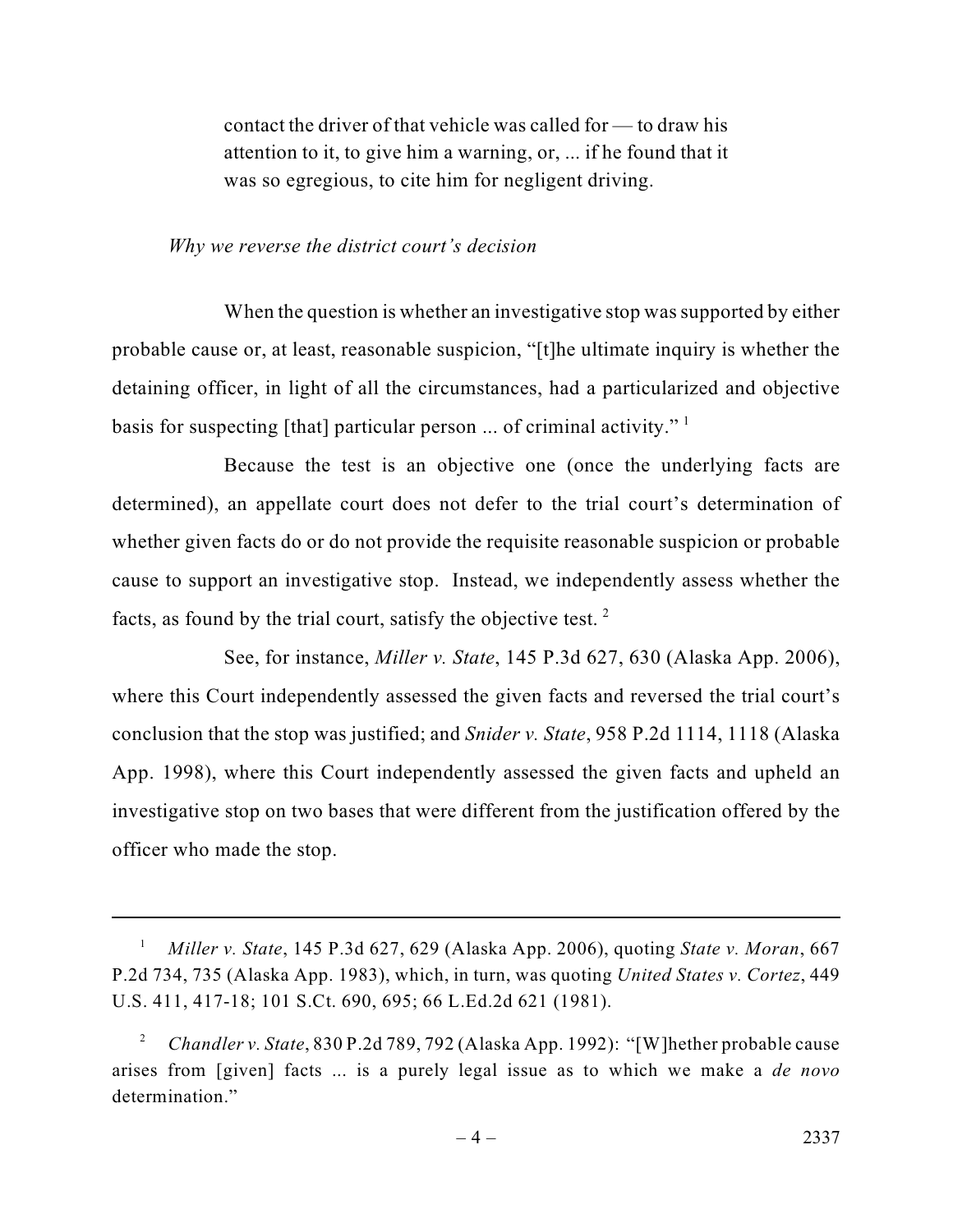In Burnett's case, the district court concluded that the trooper could reasonably suspect that Burnett was engaging in negligent driving. We disagree.

Under AS 28.35.410(a), a person commits the offense of negligent driving if they drive in a manner that creates an unjustifiable risk of harm to a person or to property, *and* if their conduct actually endangers a person or property. According to the statute, proof of this latter element (*i.e.*, that the defendant's driving actually endangered people or property) is established by proof that, as a result of the defendant's driving, (1) an accident occurred; or (2) any person (including the defendant) took evasive action to avoid an accident; or (3) any person (again, including the defendant) stopped or slowed down suddenly to avoid an accident; or (4) any person or property (including the defendant's person or property) was otherwise endangered.

Trooper Altepeter testified that when Burnett accelerated and turned left at the intersection, Burnett's tires spun one-third to one-half of the way across the intersection. However, the trooper stated that he did not see Burnett engage in any other improper driving. Altepeter did not assert that Burnett's driving endangered Burnett or anyone else, or that Burnett's driving put property at risk.

In its brief to this Court, the State argues that this lack of evidence of actual endangerment "[does] not negate the fact that [Burnett's] erratic driving posed a threat." But a person can not be convicted of negligent driving for creating a theoretical or speculative danger. The statute requires proof of actual endangerment. As this Court explained in *Comeau v. State*,

> [The legislature's] reason for [including a requirement] of an actual endangerment ... in the negligent driving [statute] is obvious: ... the added requirement of actual endangerment is necessary to protect against the possibility that a prosecution for negligent driving — a relatively serious infraction — might be based merely upon commission of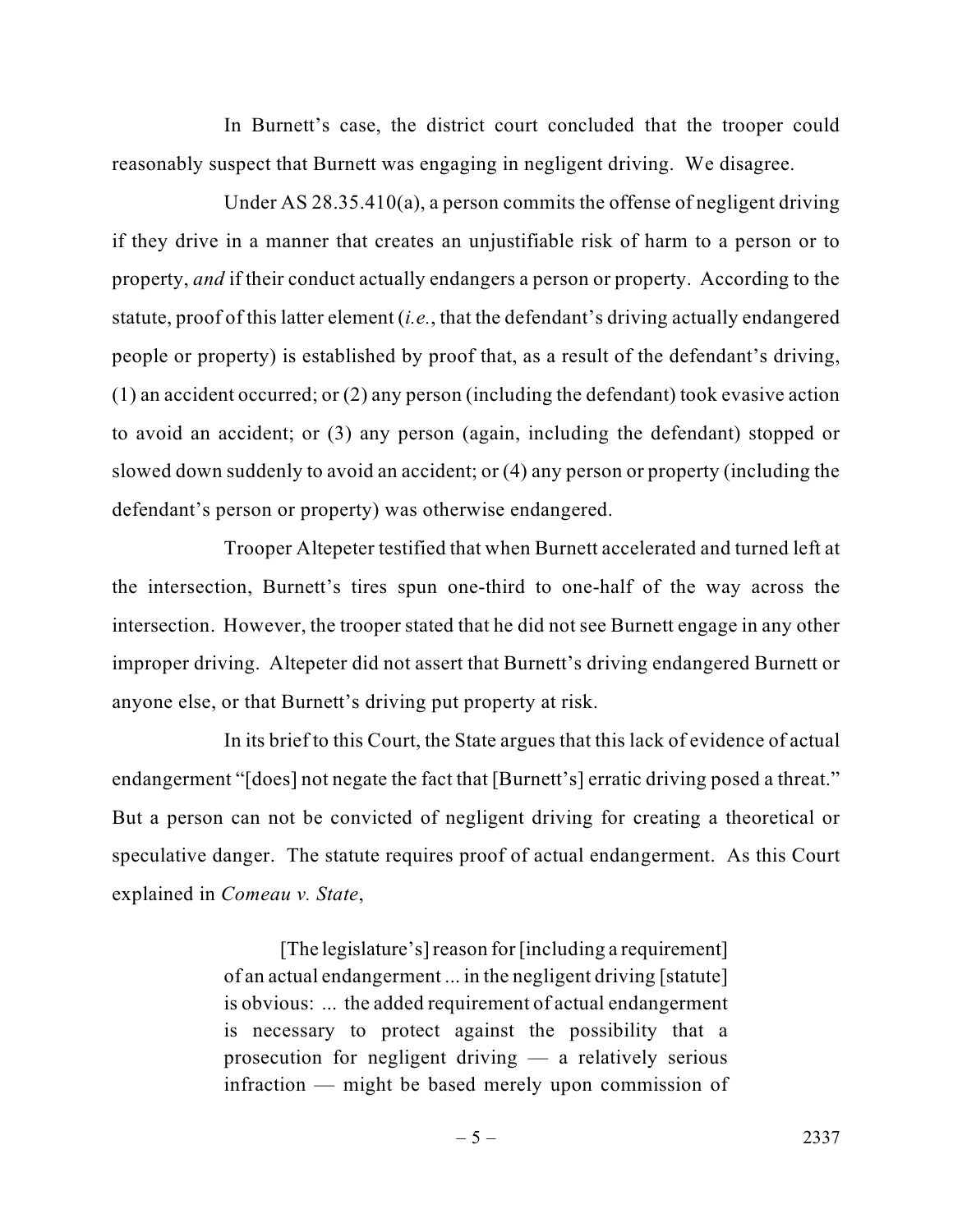some less serious traffic offense. Without the actual endangerment requirement, for example, a driver who exceeded the speed limit by five miles per hour on an empty stretch of highway would be subject to prosecution and conviction for negligent driving.

### 758 P.2d 108, 115-16 (Alaska App. 1988).

We acknowledge that the issue in Burnett's case is not whether the State could prove that Burnett was guilty of negligent driving beyond a reasonable doubt, but merely whether Trooper Altepeter had reasonable suspicion to believe that Burnett was committing this offense. Nevertheless, the State offered absolutely no evidence to suggest that Burnett's driving created an actual danger to persons or property. We therefore reject the district court's conclusion that the traffic stop in this case was justified by a reasonable suspicion that Burnett had committed negligent driving in the trooper's presence.

The district court alternatively suggested that the trooper was justified in stopping Burnett "just to give [him] a safety warning" — because one role of the police is "keeping people safe, and ... forestall[ing] unsafe behavior". In its brief to this Court, the State interprets the district court's remarks as a reference to the "community caretaker" function of the police.

In *Ozhuwan v. State*, 786 P.2d 918 (Alaska App. 1990), this Court held that a Fourth Amendment seizure may be justified, even when there is no reasonable suspicion of criminal activity, if the police are validly acting within their community caretaker role — that is, if they are aware of specific circumstances giving rise to a reasonable belief that police assistance is required. *Id.* at 922. <sup>3</sup>

<sup>3</sup>*See also Crauthers v. State*, 727 P.2d 9, 10-11 (Alaska App. 1986); *Cady v. Dombrowski*, 413 U.S. 433, 441; 93 S.Ct. 2523, 2528; 37 L.Ed.2d 706 (1973).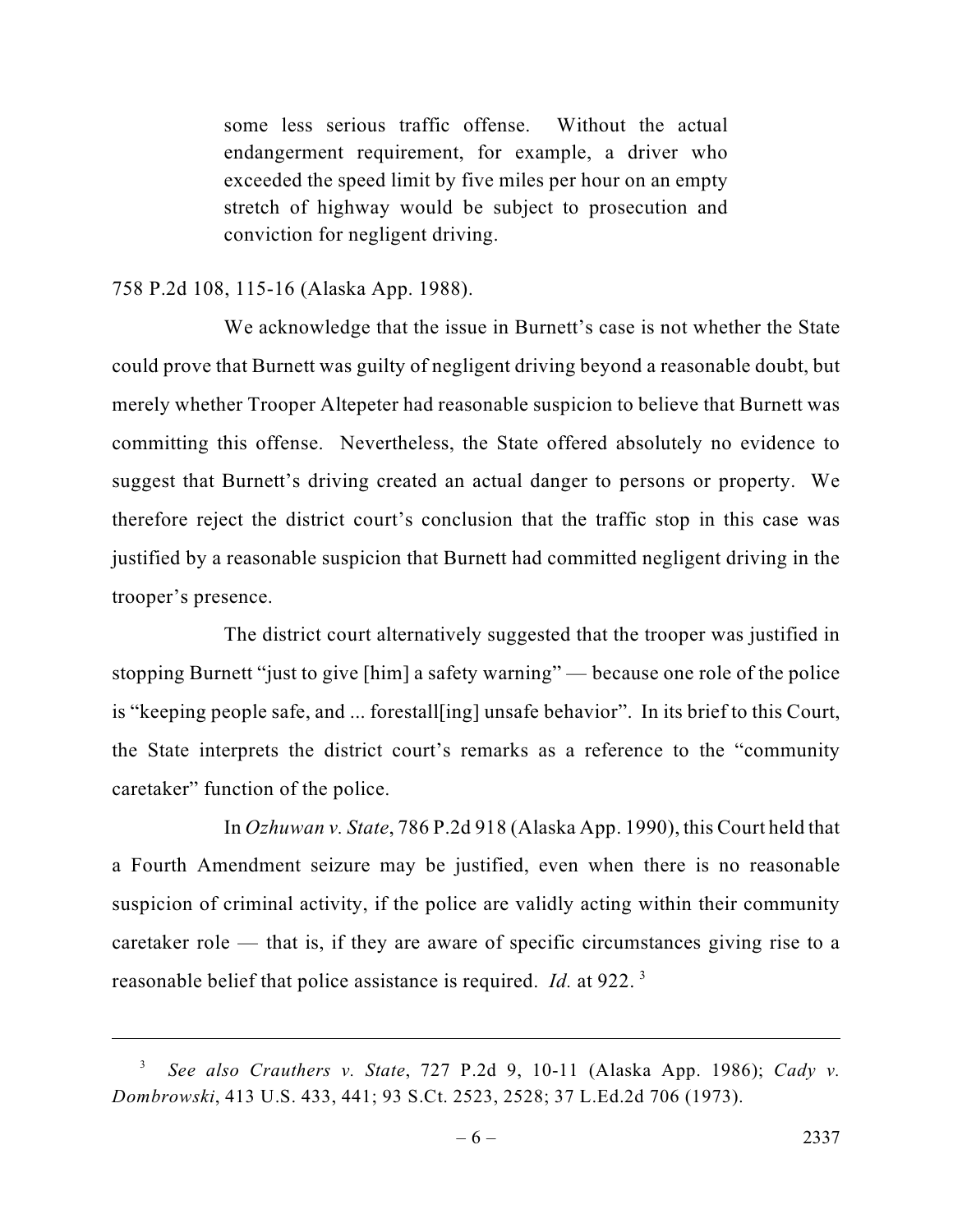When the State relies on the community caretaker doctrine to support a Fourth Amendment search or seizure, the State must prove both (1) that the officer *actually* (*i.e.*, subjectively) believed that police assistance was required or requested, and (2) that the circumstances known to the officer *objectively* justified this conclusion. *Crauthers v. State*, 727 P.2d 9, 11 (Alaska App. 1986). <sup>4</sup>

This court has upheld community caretaker stops in cases where the facts suggested that a motorist might need assistance, or that police intervention was necessary to address a potential hazard.<sup>5</sup>

In its brief to this Court, the State suggests that Trooper Altepeter might have inferred, from his observation of Burnett's spinning tires, that Burnett was having difficulty driving, caused either by illness or by mechanical trouble, and that Burnett therefore posed a hazard to himself or to the public, even if Burnett had broken no law.

The State relies in particular on this Court's decision in *Crauthers* and this Court's decision in *McKean v. State*, Alaska App. Memorandum Opinion No. 1479 (September 16, 1987), 1987 WL 1357093 — two casesin which investigative stops were found to be justified by the community caretaker function.

In *Crauthers*, the driver of a vehicle stopped some thirty feet in front of a yield sign, and then rolled down his window. A trooper on routine patrol activated his overhead lights and contacted the driver, thinking that the driver's unusual actions

<sup>4</sup>*See South Dakota v. Opperman*, 428 U.S. 364, 375-76; 96 S.Ct. 3092, 3100; 49 L.Ed.2d 1000 (1976) (upholding an inventory search of an impounded vehicle, in part because there was no indication that the inventory was "a pretext concealing an investigatory police motive", and noting that this was also true with respect to the community caretaker search of a vehicle conducted by the police in *Cady v. Dombrowski*).

<sup>5</sup>*Weil v. State*, 249 P.3d 300, 301-02 (Alaska App. 2011) (listing cases).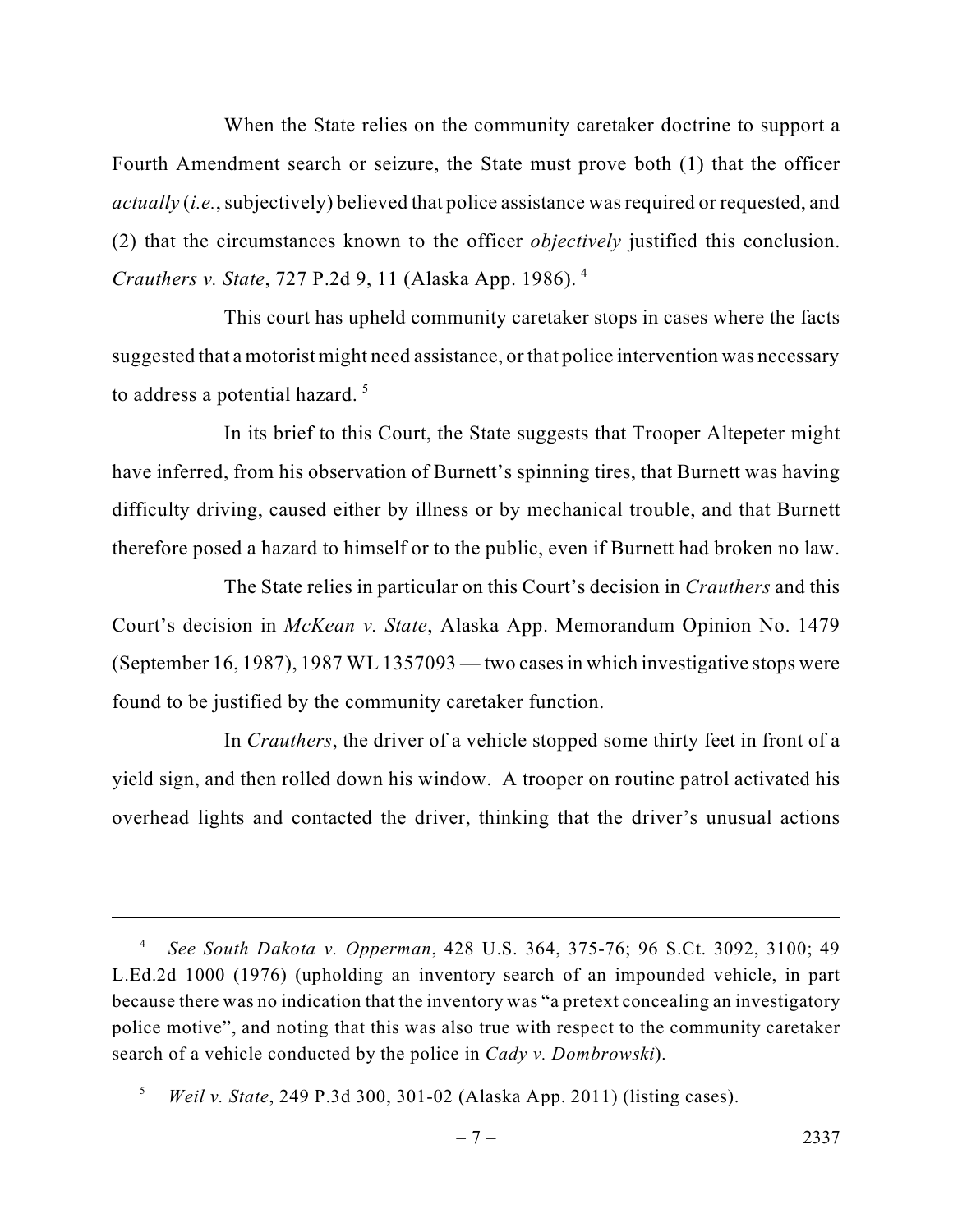indicated a need for directions or some other help. 6 This court upheld the stop, concluding that the trooper reasonably interpreted the driver's conduct to be a request for assistance.<sup>7</sup>

In *McKean*, an officer observed the driver of a van stop three times in the middle of the street within one block. 8 The officer initiated a traffic stop because he suspected that the vehicle was malfunctioning or that the occupants were having problems; he did not suspect the driver was intoxicated until the driver failed to yield and ran a red light.<sup>9</sup> This court held that the officer was justified in stopping the vehicle to see if there was a problem. <sup>10</sup>

But Altepeter did not testify that he believed Burnett needed assistance, or that the circumstances led him to believe that he needed to intervene to prevent harm to Burnett or to the motoring public (aside from Altepeter's concern that Burnett was intoxicated). Thus, the State presented no evidence to satisfy the subjective prong of the community caretaker doctrine.

We note that the *Crauthers* decision, to the extent it requires the State to present proof of the officer's subjective motivation, is at variance with the normal "objective circumstances" approach to issues of search and seizure. As this Court explained in *Deemer v. State*:

> [Normally,] the propriety of an arrest or a warrantless search is assessed under an objective evaluation of the facts known

<sup>9</sup>*Ibid*.

<sup>10</sup> *Ibid*.

 $6$  727 P.2d at 10.

<sup>7</sup>*Id.* at 11.

 $8$  1987 WL 1357093 at  $*1$ .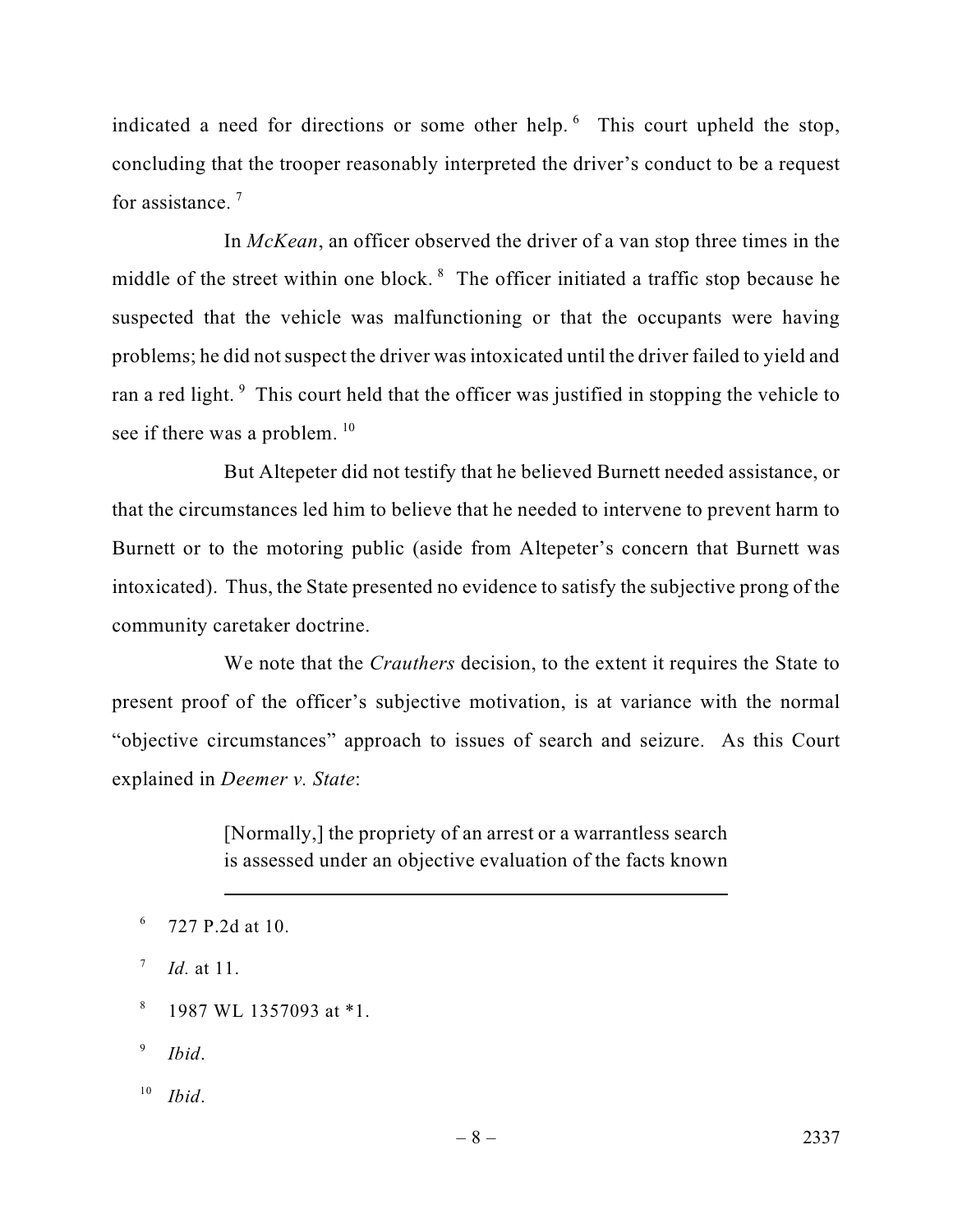to the police, rather than on the ... officer's subjective belief or understanding as to why the arrest or the search is justified. The Fourth Amendment is not violated when the arresting officer is unable to correctly articulate the basis for the arrest or the search. Rather, the Fourth Amendment is violated when the arrest or the search is unreasonable under the facts known to the police.

## 244 P.3d 69, 72 (Alaska App. 2010).<sup>11</sup>

However, the State does not argue that*Crauthers* was wrongly decided, and *Crauthers* is the controlling precedent on this issue. Accordingly, the evidence presented in the district court is legally insufficient to support the stop of Burnett's vehicle under the community caretaker doctrine.

The State offers one final justification for the stop in this case: the State suggests that the stop of Burnett's vehicle was justified by a reasonable suspicion that Burnett was driving under the influence.

In its ruling, the district court did not rely on this theory to uphold the stop. Nevertheless, the State — as the appellee in this litigation — is entitled to argue for affirmance of the district court's decision on any legal ground revealed by undisputed facts in the trial court record.  $12$ 

A police officer may have reasonable suspicion to believe that a driver is under the influence even though the officer does not observe the driver actually do something dangerous. As this Court explained in *State v. Moran*, 667 P.2d 734 (Alaska

<sup>11</sup> Citing *Bertilson v. State*, 64 P.3d 180, 185 (Alaska App. 2003); *Snider v. State*, 958 P.2d 1114, 1117-18 (Alaska App. 1998); *Beauvois v. State*, 837 P.2d 1118, 1121-22 n. 1 (Alaska App. 1992); *State v. Kendall*, 794 P.2d 114, 116-17 (Alaska App. 1990).

<sup>12</sup> *Linehan v. State*, 224 P.3d 126, 140 (Alaska App. 2010).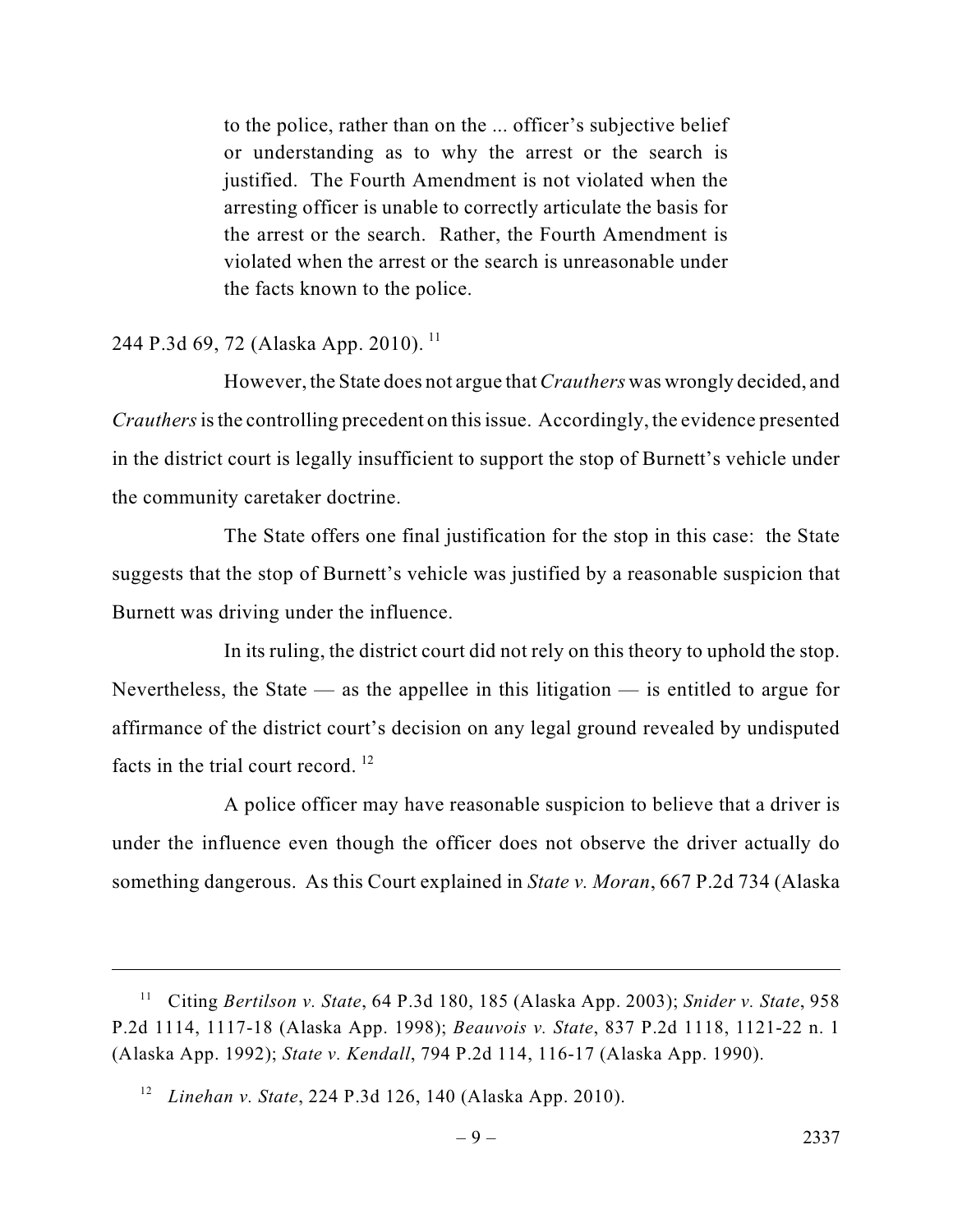App. 1983), "[i]t is sufficient if the officer observes facts which [support a reasonable belief] that the person to be stopped *is* dangerous." *Id.* at 736 (emphasis in the original).

Thus, in *Ebona v. State*, 577 P.2d 698, 701 n. 12 (Alaska 1978), our supreme court concluded that the police had a reasonable suspicion to stop the defendant's vehicle because they had earlier observed him walking, apparently intoxicated, and then, about an hour later, they saw him driving a car that weaved within its lane of traffic on two streets. In *Hamman v. State*, 883 P.2d 994, 995 (Alaska App. 1994), this Court upheld a traffic stop where the officer observed the defendant's vehicle weave noticeably within its lane of travel, cross the fog line onto the shoulder of the road, and then jerk back into the proper lane.

We have also upheld DUI traffic stops in a number of unpublished decisions.

In *Hooton v. State*, Alaska App. Memorandum Opinion No. 5476 (May 6, 2009), 2009 WL 1259360 at \*2, the officer observed the defendant stagger out of a bar and, ten minutes later, saw road workers yelling at the defendant as he drove his vehicle through a line of traffic cones and over a freshly painted crosswalk. In *Brumley v. State*, Alaska App. Memorandum Opinion No. 3263 (October 11, 1995), 1995 WL 17221321 at \*1-2, the defendant signaled a left turn and then, after waiting ample time to turn, continued straight, flashing her brake lights several times as she drove away. In upholding this stop, we stated that the unusually long stop in the turn lane, coupled with repeated braking, "reasonably indicated that the ... driver was experiencing ongoing difficulty or impairment rather than simply momentary hesitation or indecision." *Id.* at \*2.

In *Delgado v. State*, Alaska App. Memorandum Opinion No. 4140 (October 20, 1999), 1999 WL 34002419 at \*1-2, the defendant's vehicle remained stopped at a green light for ten to fifteen seconds, drove through the intersection "almost at a crawl",

 $-10-2337$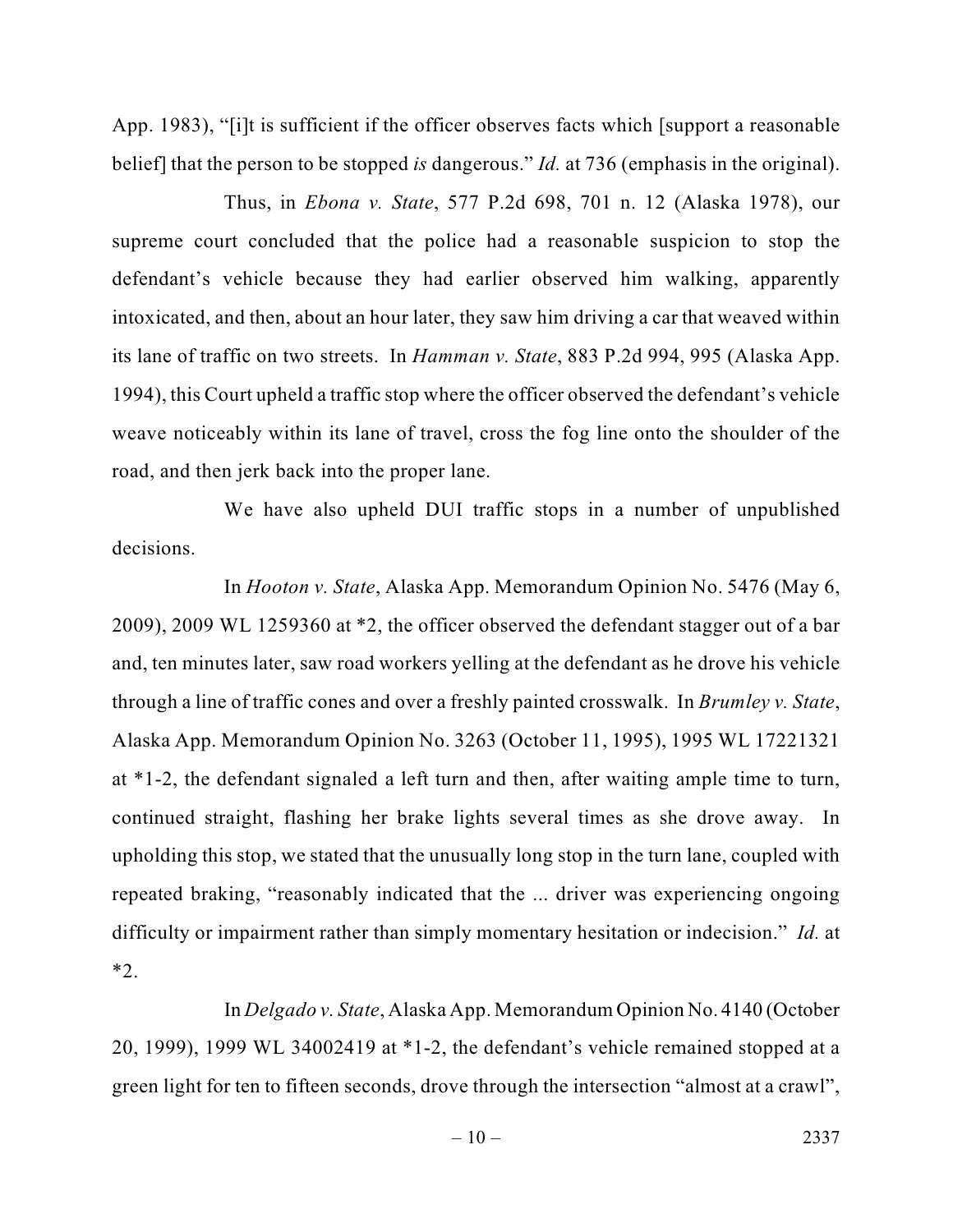and then continued to drive slowly for one or two blocks. In *Lewis v. State*, Alaska App. Memorandum Opinion No. 1282 (November 26, 1986), 1986 WL 1161162 at \*1, the officer observed the defendant driving at a higher than normal rate of speed and then, when the defendant made a turn, the defendant drove off the paved portion of the roadway onto the unpaved shoulder. And in *Hicks v. State*, Alaska App. Memorandum Opinion No. 2626 (February 24, 1993), 1993 WL 13156640 at \*1, the officer observed the defendant driving at an unusually slow speed (35 miles per hour in a 55-mile-perhour zone) when the slow speed could not be attributed to driving conditions. The defendant then pulled off the road and stopped his vehicle, with its turn signal blinking, about four car lengths beyond the only driveway in that vicinity — leading the officer to suspect that the driver had missed his turn.

In all these cases, the officer's observations gave rise to an objective, substantial possibility  $-$  not just a hunch  $-$  that the defendant was driving while impaired.<sup>13</sup>

In Burnett's case, Trooper Altepeter saw Burnett perform a normal stop at a stop sign, and also saw Burnett drive normally after making a left turn. The only suspicious activity that Altepeter observed was Burnett's method of making the turn: Burnett "peeled out" by spinning his tires as he traversed the initial one-third to one-half of the intersection.

Altepeter testified that the roads were not particularly icy, and thus road conditions seemingly did not account for the spinning tires. Altepeter further testified that, based on his training and experience, the fact that Burnett spun his tires for that distance caused Altepeter to suspect that Burnett was under the influence. However,

<sup>13</sup> *See State v. Moran*, 667 P.2d at 736.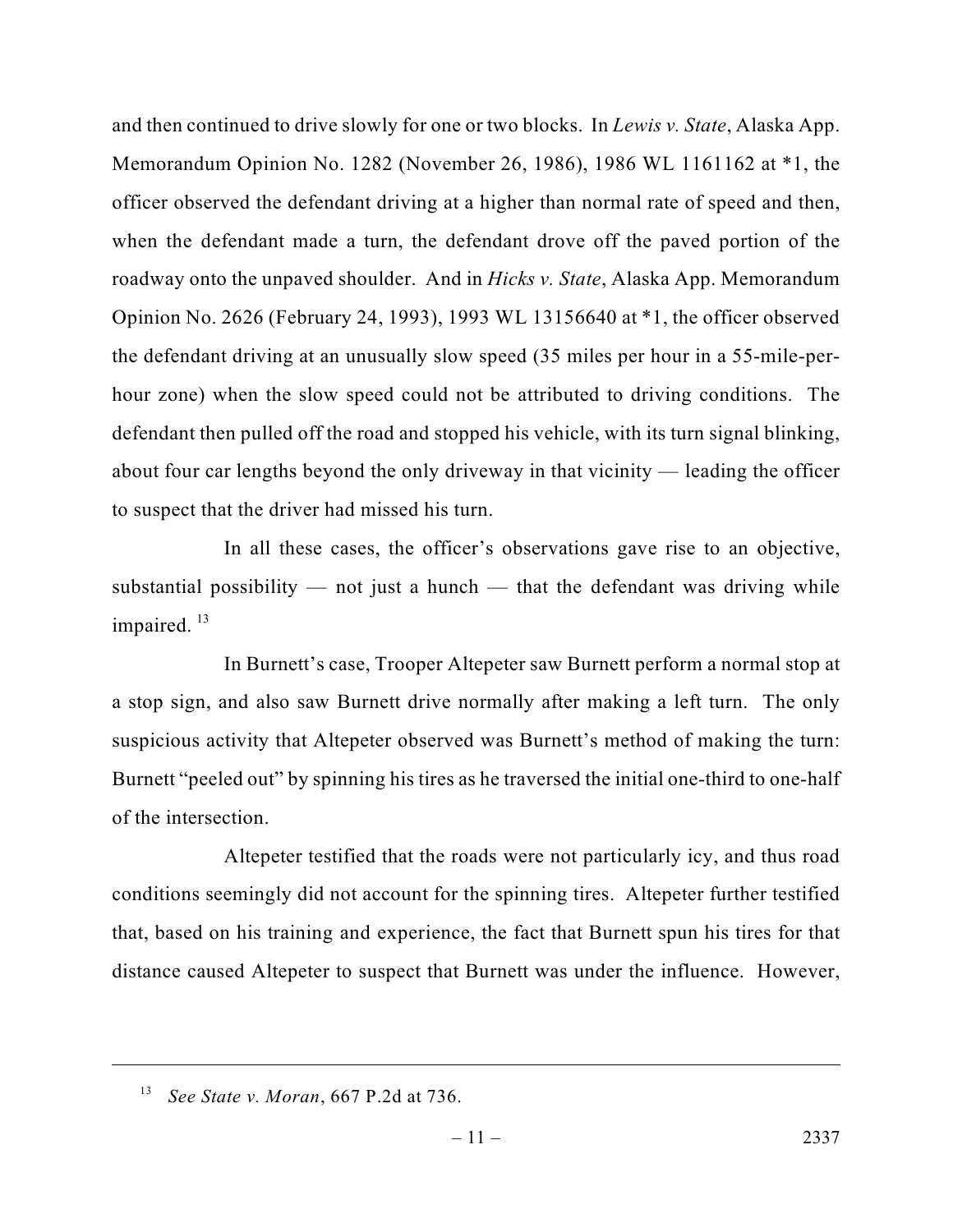Altepeter did not explain what aspect of his training and experience led him to this conclusion, other than the fact that Burnett's behavior was unusual.

The facts of Burnett's case are similar to the facts of two cases from other states — cases where courts held that a driver's act of unnecessarily spinning their vehicle's tires, without more, did *not* establish reasonable suspicion to believe that the driver was impaired.

In *State v. Pepin*, 920 A.2d 1209 (N.H. 2007), the officer stopped the defendant's vehicle because the defendant's tires squealed when he entered an intersection after the light changed.<sup>14</sup> The officer testified that it was shortly after midnight on "club night", and that road conditions were dry (in other words, the road conditions did not explain the squealing tires).  $15$ 

The officer testified that he stopped Pepin because he suspected that Pepin had violated a statute that barred drivers from engaging in "exhibition of speed or acceleration". <sup>16</sup> The New Hampshire Supreme Court concluded that Pepin's act of briefly making his tires squeal, without more, did not establish reasonable suspicion that the road racing statute had been violated.<sup>17</sup> The New Hampshire court also ruled that, in the absence of evidence suggesting that Pepin had been drinking (for example, evidence that he had just pulled out of a bar parking lot, or that there were bars in the immediate vicinity), Pepin's act of briefly squealing histires did not establish reasonable suspicion that he was intoxicated.<sup>18</sup>

<sup>18</sup> *Ibid.*

<sup>14</sup> 920 A.2d at 1210.

<sup>15</sup> *Ibid.*

<sup>16</sup> *Id.* at 1211 (citing N.H. Statute § 265:75).

<sup>17</sup> *Id.* at 1212.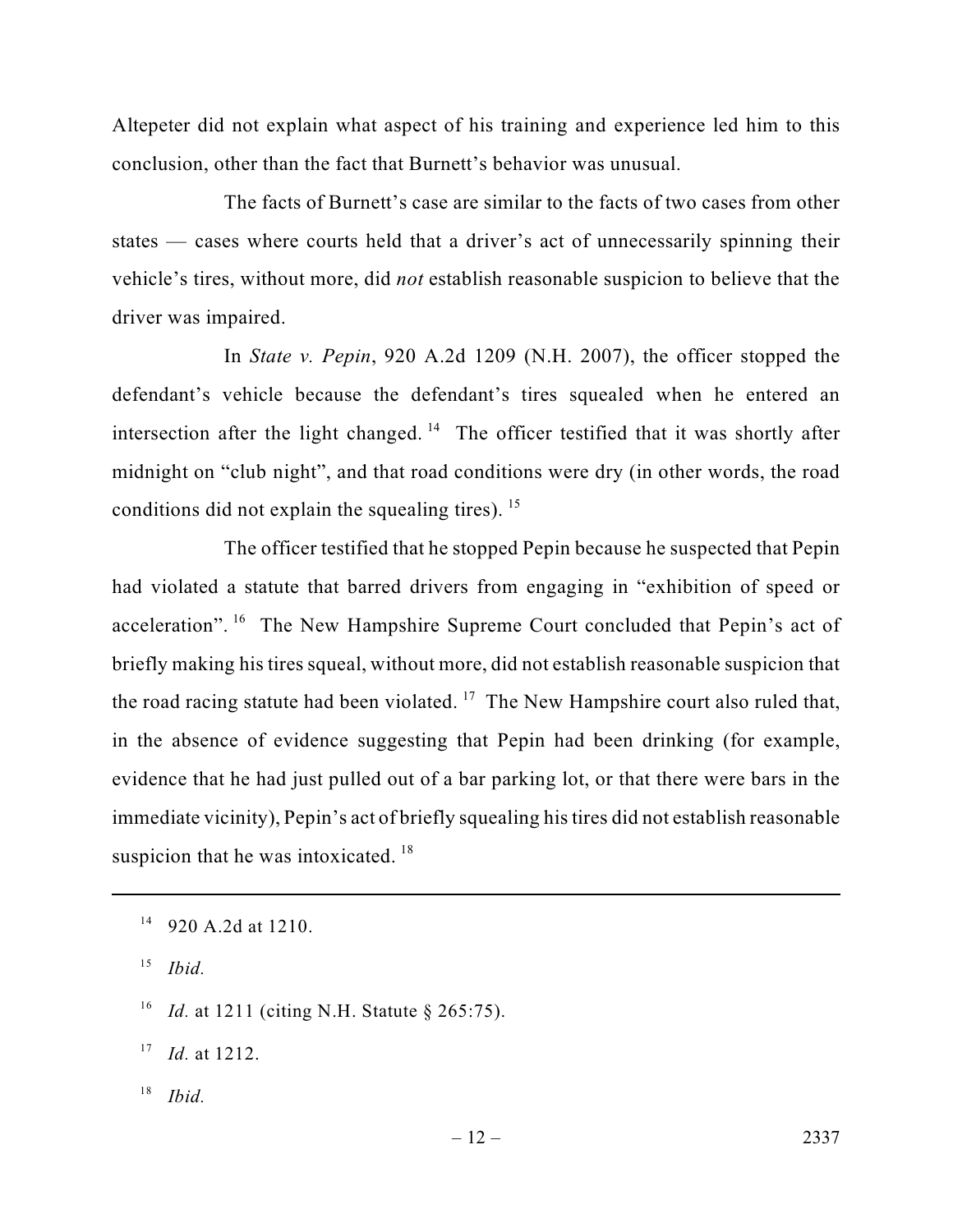The Texas decision of *State v. Guzman*, 240 S.W.3d 362 (Tex. App. 2007), presents facts even closer to Burnett's case. In *Guzman*, the defendant was stopped because, after his traffic light turned green, and as he accelerated through the intersection, one of his rear tires spun for three to six seconds, causing the tire to smoke and to appear shiny. <sup>19</sup> The Texas Court of Appeals ruled that the spinning tire, standing alone, did not establish reasonable suspicion to believe that the defendant was intoxicated.  $20$ 

Compare the decision of the Texas Court of Criminal Appeals in *Foster v. State*, 326 S.W.3d 609 (Tex. Crim. App. 2010), where the court held that there *was* reasonable suspicion to believe that the defendant was intoxicated when, late at night in the bar district, the officer observed the defendant's vehicle lurch forward while it was stopped at a red light, then make a revving sound, and then lurch forward again.<sup>21</sup>

Like the New Hampshire and Texas courts whose decisions we have summarized here, we conclude that Burnett's act of unnecessarily spinning his tires, without more, is not a sufficient indication of intoxication to justify a traffic stop for driving under the influence.

We address one further issue, in the interest of completeness. The City of Bethel (where this case arose) has enacted traffic ordinances. One of those traffic ordinances, § 10.02.210, is entitled "Turning, starting and signals on turning – Starting and stopping – Starting parked vehicle". <sup>22</sup> This ordinance reads: "The city adopts by reference 13 AAC 02.210 in its entirety."

- <sup>21</sup> *Foster*, 326 S.W.3d at 610, 612, 614.
- <sup>22</sup> Available at http://www.codepublishing.com/AK/bethel.html.

 $19$  240 S.W.3d at 365.

<sup>20</sup> *Id.* at 368.